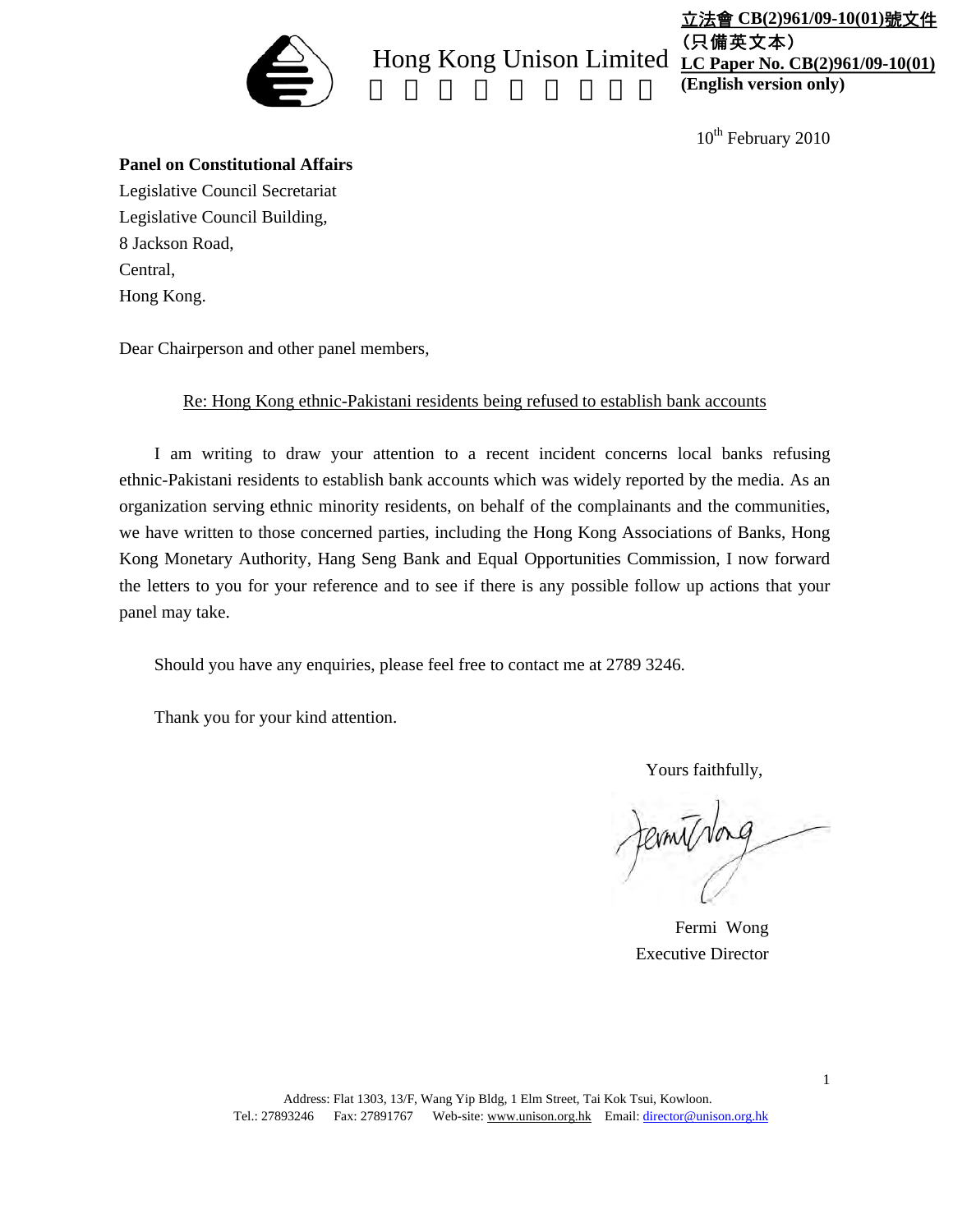

9 February 2010

Mr. Benjamin Hung, Chairman, The Hong Kong Associations of Banks, Room 525 Prince's Building, Central, Hong Kong

Dear Mr. Hung,

#### Re: Hong Kong ethnic-Pakistani residents being refused to establish bank accounts

I am writing to express our concern on the issue that many of ethnic minority residents being refused to open accounts in local banks.

Up until now, our agency has been handling at least 50 complaints, please refer to the attached 'Profile of the Complainants'. At least five banks, including Hang Seng Bank, Bank of China, Bank of East Asia, DBS Bank and Standard Chartered Bank were involved. According to our complainants, these banks were using nationality as an excuse to reject their applications. In some cases, they were even suggested by bank staff to make a false claim on their nationality, so as to facilitate their applications. We found such practice utterly unacceptable as it amounts to a gross disrespect to the complainants and their nationality. In addition, they might risk committing criminal offence by making false representations on their nationality.

In fact, our cases were not only concentrated on individual branches, but spread to a number of branches of the aforesaid banks located in different districts. Most of the victims are ethnic Pakistani Hong Kong ID-card holders who have been either born, brought up or resided in Hong Kong. Like other Hong Kong residents, they should have the right to use bank services, and obtain fair and equal treatment.

Many of our complainants reported that when the bank staff explained why they were not allowed to establish a bank account, he or she usually read aloud regulations stated in a written document. In some cases, applications were rejected after consultation with managers. This shows that the decisions were not made by the frontline staff. Instead the latter were just acting according to general instructions or policies made by the banks.

To sum, the fact that ethnic Pakistani residents being refused to open bank account is not confined to individual cases. Instead it is a common practice which might jeopardize the reputation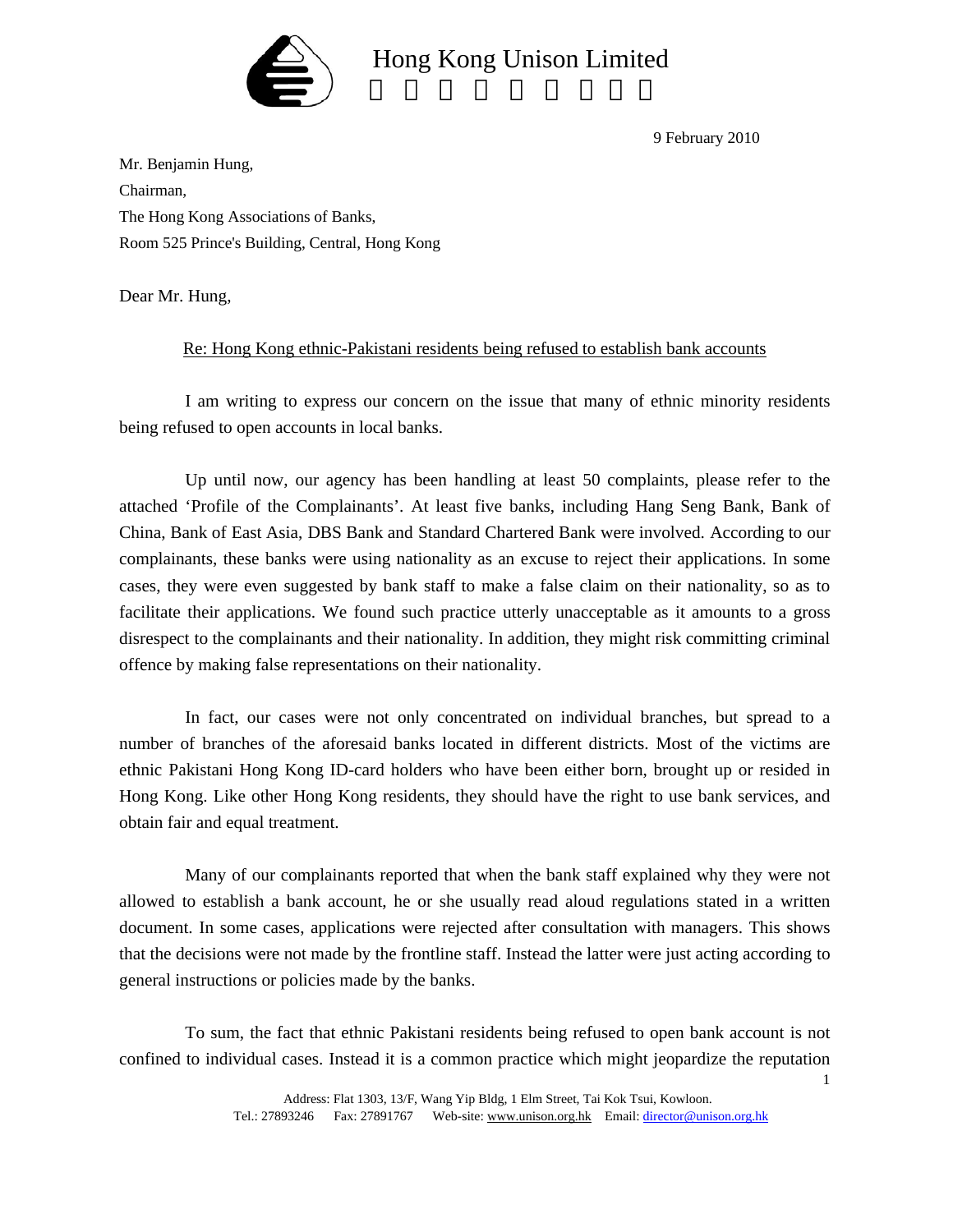

of Hong Kong as a global financial centre. More importantly, as an international city treasuring the values of racial equality and diversity, we should not adopt such a restrictive and unfair practice towards ethnic minority people.

We noticed that your Association has yet to make a response, since the issue was widely reported by the media. To avoid the recurrence of such discriminatory practices, we hereby urge your Association to take prompt action to rectify the current situation.

On the one hand, your Association should discuss with memberships banks to see how to strike a balance between the control of terrorist activities; and the implementation of anti-discriminatory laws and policies. On the other, a guideline should be issued to the banks to ensure their compliance to the Racial Discrimination Ordinance, and the absence of any discriminatory treatment towards particular racial groups. It would also be helpful if racial sensitivity training could be widely conducted in the banking sector, so as to raise the awareness of the management and the frontline staff.

Since ethnic minority communities are highly concerned about the issue, we sincerely wish you could respond to our request as soon as possible. A written reply would be much appreciated. Should you have any enquiries, please feel free to call me at 2789 3246 or 9237 6464.

Yours Sincerely,

fermil/vong

Fermi Wong Executive Director

c.c. Legislative Panels on Constitutional Affairs, Economic Development and Financial Affairs Secretary for Financial Services and the Treasury Secretary for Commerce and Economic Development Secretary for Constitutional and Mainland Affairs Equal Opportunity Commission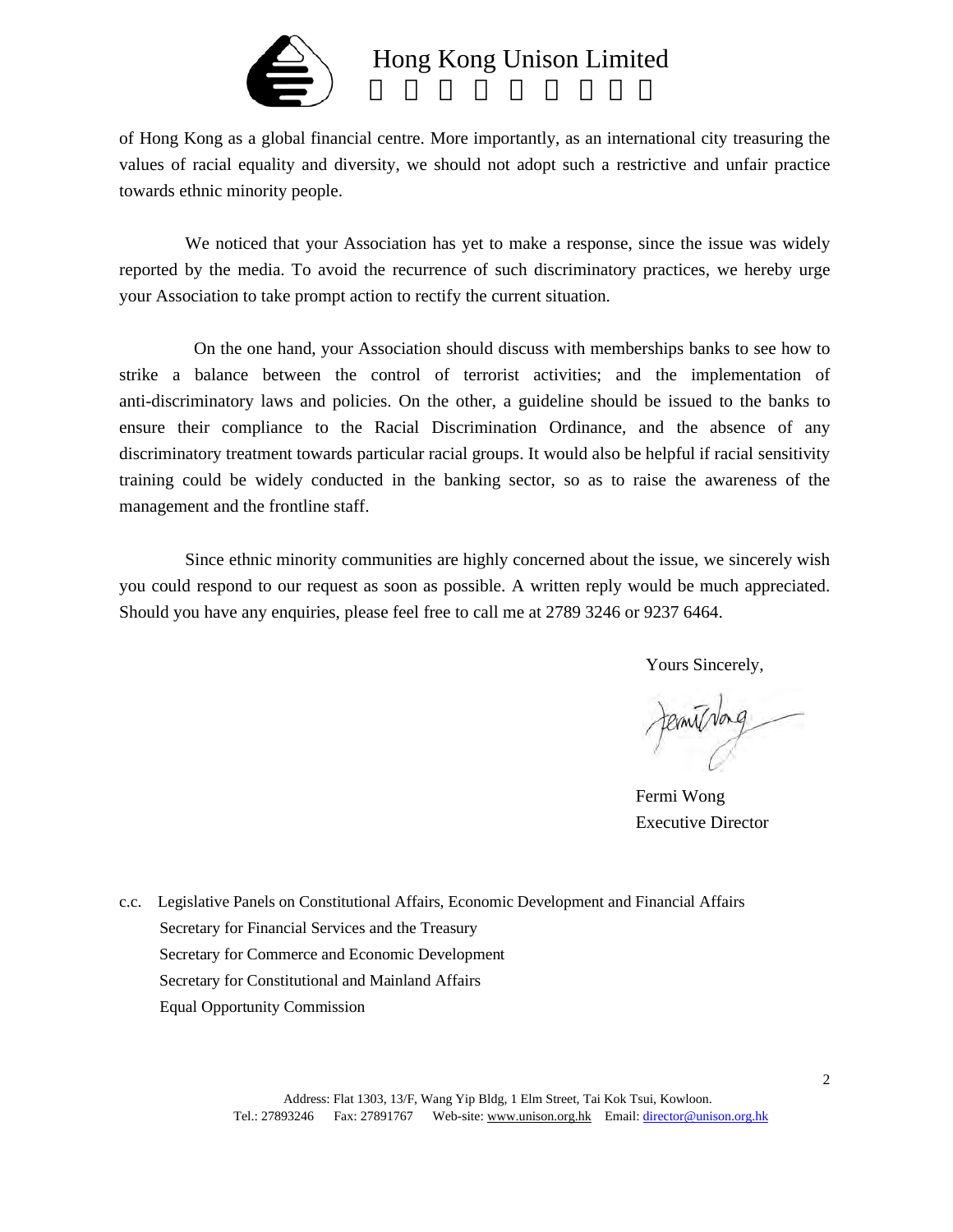

10 February 2010

Mr. Norman Chan, Chief Executive, Hong Kong Monetary Authority, 55th Floor Two International Finance Centre, 8 Finance Street, Central , Hong Kong

Dear Mr. Chan,

#### Re: Hong Kong ethnic-Pakistani residents being refused to establish bank accounts

I am writing to express our concern on the issue that many of ethnic minority residents being refused to establish accounts in local banks. We have noticed that your Authority responded promptly soon after the media reports. Yet we believe there is still lots of grey areas need to be clarified, otherwise the interest of ethnic minority service users could not be protected.

In fact, our agency has kept on receiving complaints from ethnic minority people, even after the media reports. Up until now, we have been handling at least 50 complaints (Profile of the complainants is attached); and at least five banks, including Hang Seng Bank, Bank of China, Bank of East Asia, DBS Bank and Standard Chartered Bank were involved.

According to our complainants, these banks were using 'Nationality' as an excuse to reject their applications. In some cases, they were even suggested by bank staff to make a false claim on their nationality, so as to facilitate their applications. We found such practice utterly unacceptable as it amounts to a gross disrespect to the complainants and their nationality. In addition, they might risk committing criminal offence by making false representations on their nationality.

Many of our complainants reported that when the bank staff explained why they were not allowed to establish a bank account, he or she usually read aloud regulations stated in a written document. In some cases, applications were rejected after consultation with managers. This shows that the decisions were not made by the frontline staff. Instead the latter were just acting according to general instructions or policies made by the banks.

To sum, the fact that ethnic Pakistani residents being refused to establish bank account is not confined to individual cases. Instead it is a common practice which might jeopardize the reputation of Hong Kong as an international financial centre. Although your Authority has issued a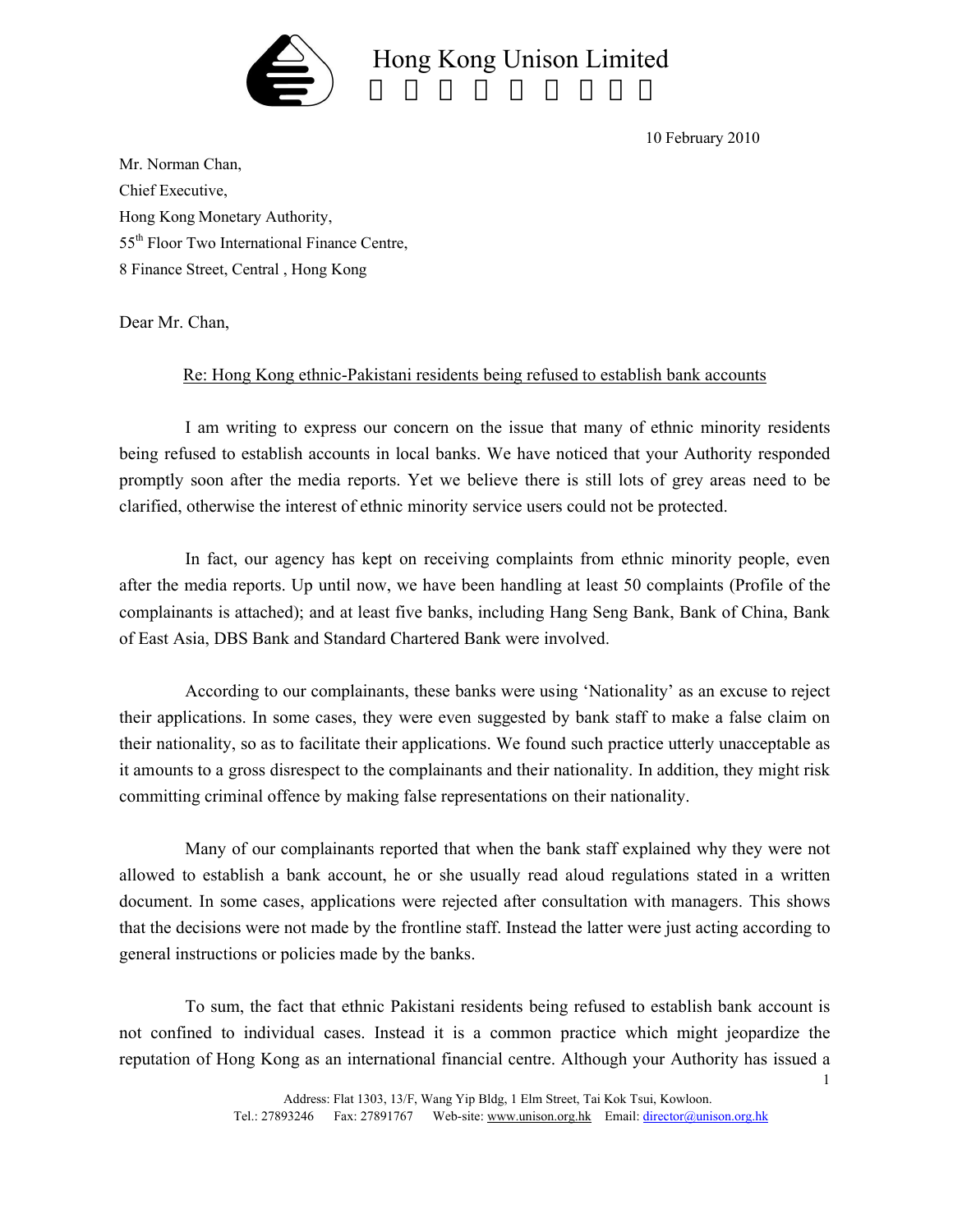

statement after the media reports, denied advising banks not to offer services to particular racial or national groups; it seems that your declaration still could not address worries from ethnic minority communities. As previously mentioned, we have kept on receiving cases of unsuccessful applications.

In view of the above circumstances, we urge your Authority to take prompt action to clarify the present situation, and to ensure residents in Hong Kong having equal access to bank services, regardless of the racial and national background. On behalf of the ethnic minority communities, we would like to urge your Authority:

- 1) To follow and investigate the issue; and to examine if there is any discrimination among regulations, guidelines and code of practices issued by the banks;
- 2) To issue a general guideline on how to compile to the Racial Discrimination Ordinance, and to implement anti-discrimination policies;
- 3) To urge the banks to conduct racial sensitivity trainings among its management and the frontline staff, so as to enhance their awareness on race issues;
- 4) To discuss with the banks on how to strike a balance between the control of terrorist activities and the implementation of anti-discrimination law and policies.

Since ethnic minority communities are highly concerned about the issue, we sincerely wish you could respond to our request as soon as possible. A written reply would be much appreciated. Should you have any enquiries, please feel free to contact me at 2789 3246 or 9237 6464.

Yours Sincerely,

Jernist Nong

Fermi Wong Executive Director

c.c. Legislative Panels on Constitutional Affairs, Economic Development and Financial Affairs Secretary for Financial Services and the Treasury Secretary for Commerce and Economic Development Secretary for Constitutional and Mainland Affairs Equal Opportunity Commission

> Address: Flat 1303, 13/F, Wang Yip Bldg, 1 Elm Street, Tai Kok Tsui, Kowloon. Tel.: 27893246 Fax: 27891767 Web-site: www.unison.org.hk Email: director@unison.org.hk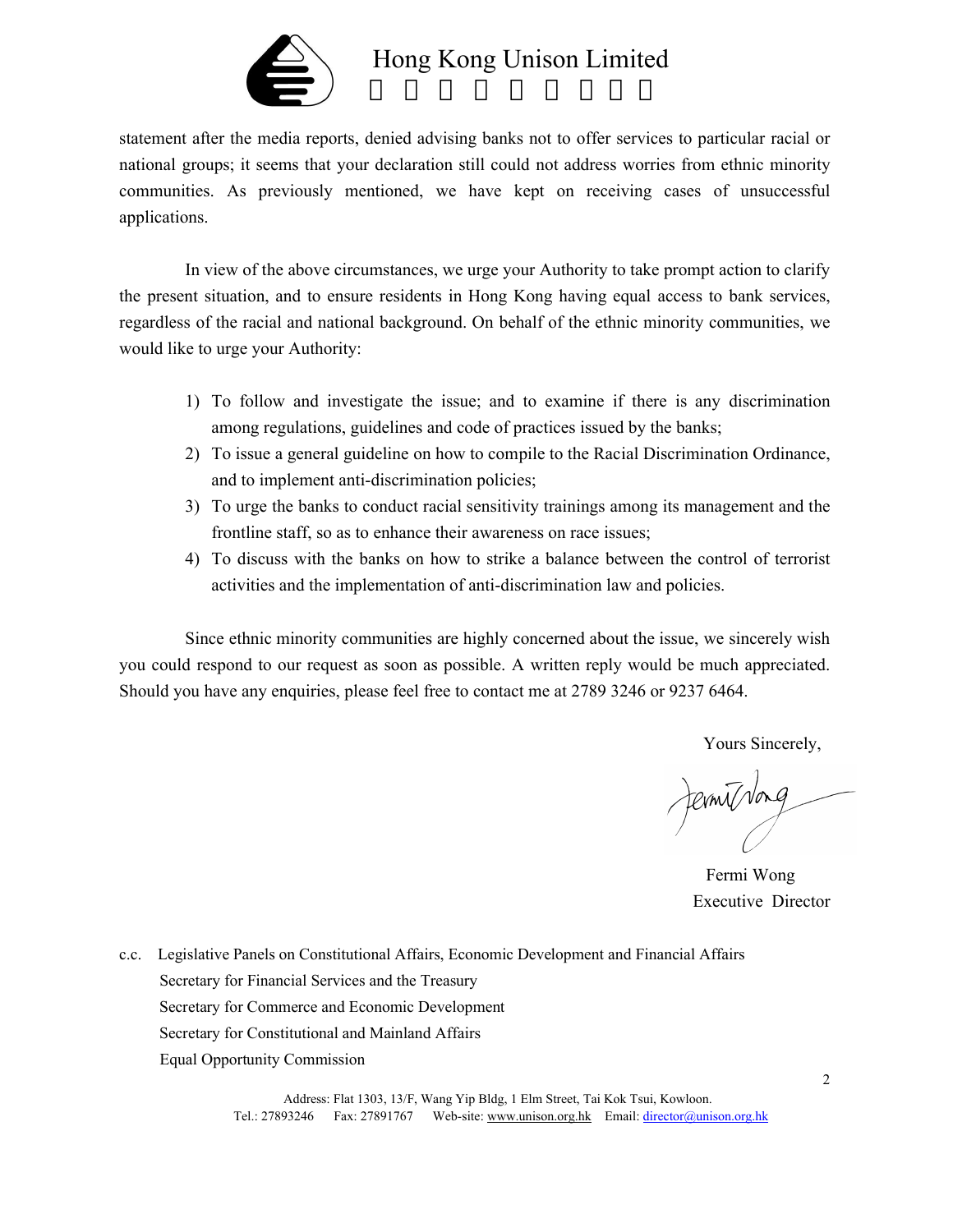

10 February 2010

Mrs Margaret Leung Ko May Yee JP, Vice President & Chief Executive, Hang Seng Bank New Headquarters Building, 83 Des Voeux Road, Central, Hong Kong.

Dear Mrs Leung,

### Re: Hong Kong ethnic-Pakistani residents being refused to establish bank accounts

I am writing to express our concern on the issue that many of ethnic minority residents being refused to establish accounts in local bank. Up until now, our agency has been handling at least 50 complaints, in which most of them were related to your bank. For details, please refer to the attached 'Profile of the Complainants'.

According to our complainants, their applications have been rejected on the ground of nationality. In some cases, they were even suggested by your bank staff to make false claims on nationality, so as to facilitate their applications. We found such practice utterly unacceptable as it amounts to a gross disrespect to the complainants and their nationality. In addition, they might risk committing criminal offence by making false representations on their nationality.

In fact, our cases were not only concentrated on individual branches, but spread to a number of branches of your bank located in different districts. Most of the victims are ethnic Pakistani Hong Kong ID-card holders who have been either born, brought up or resided in Hong Kong. Like other Hong Kong residents, they should have the right to use bank services, and obtain fair and equal treatment.

Many of our complainants reported that when your bank staff explained why they were not allowed to establish a bank account, he or she usually read aloud regulations stated in a written document. In some cases, applications were rejected after consultation with managers. This shows that the decisions were not made by the frontline staff. Instead the latter were just acting according to general instructions or policies made by your bank.

We would like you to know that for the past 70 years, Hang Seng Bank is one of the most popular banks among ethnic minority residents in Hong Kong. They have been putting so much faith in your bank. Yet the way that they have been treated at the moment simply damaged their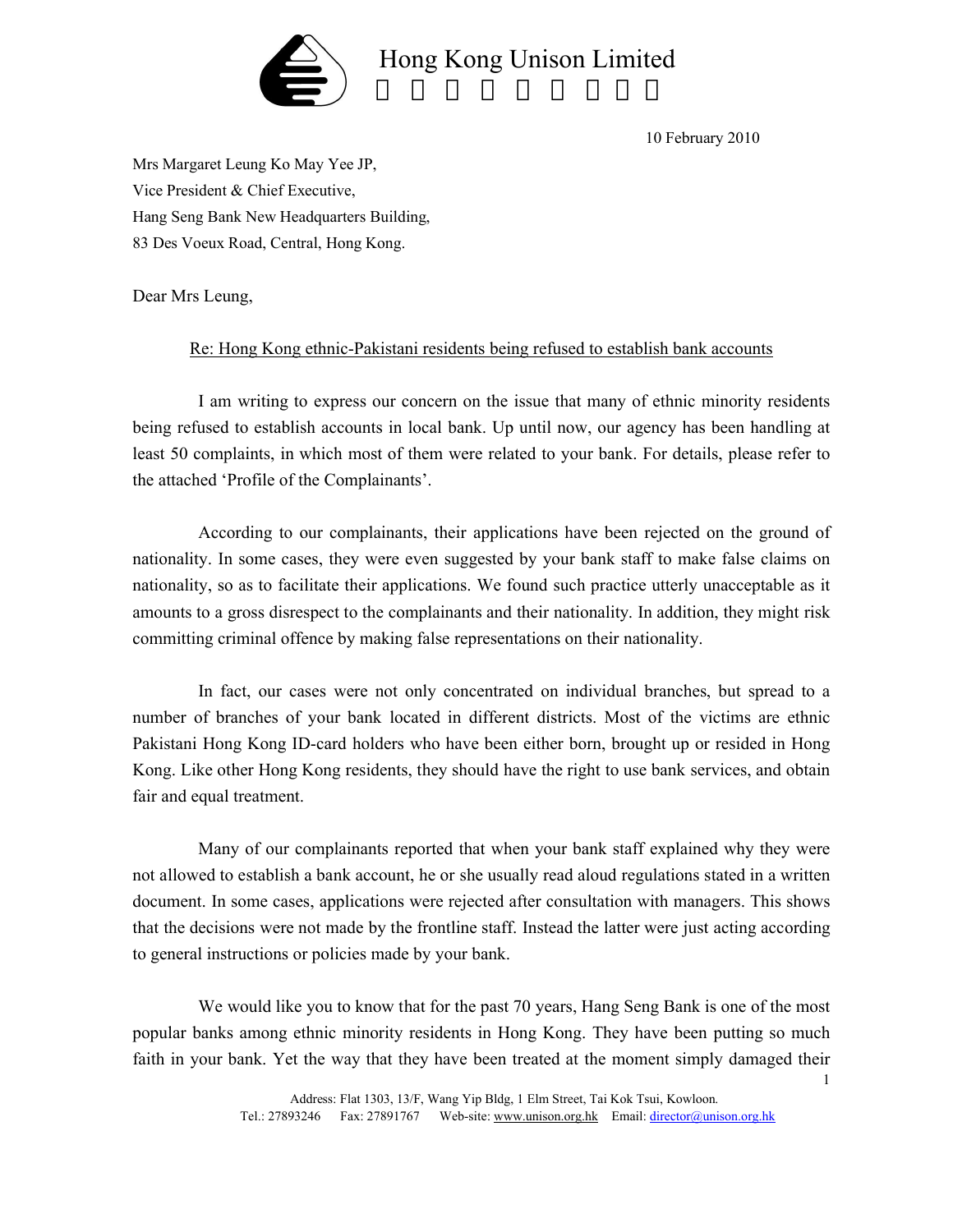

long-held trust in your bank. It is especially disappointing that a prestigious bank like yours having little regard to the needs and interests of minority groups in Hong Kong.

In light of the above circumstances, we would like your bank:

1) To clarify if there are separate policies regarding treatments to ethnic minority people with different situations, for instance, those with "permanent resident" status and vice versa;

2) To review internal guideline and practice of your bank; so as to ensure compliance to the Racial Discrimination Ordinance and to eliminate any racial-biased or discriminatory practice towards particular racial groups;

3) To take prompt actions restoring confidence of ethnic minority customers, for instance, putting welcoming labels outside the branches;

4) To provide racial sensitivity trainings to your frontline staff, regarding the implementation of anti-discrimination policies

Since ethnic minority communities are highly concerned about the issue, we sincerely wish you could respond to our request as soon as possible. A written reply would be much appreciated. Should you have any enquiries, please feel free to call me at 2789 3246/9237 6464.

Yours Sincerely,

Jernithong

Fermi Wong Executive Director

c.c. Legislative Panels on Constitutional Affairs, Economic Development and Financial Affairs Secretary for Financial Services and the Treasury Secretary for Commerce and Economic Development Secretary for Constitutional and Mainland Affairs Equal Opportunity Commission Hong Kong Monetary Authority The Hong Kong Association of Banks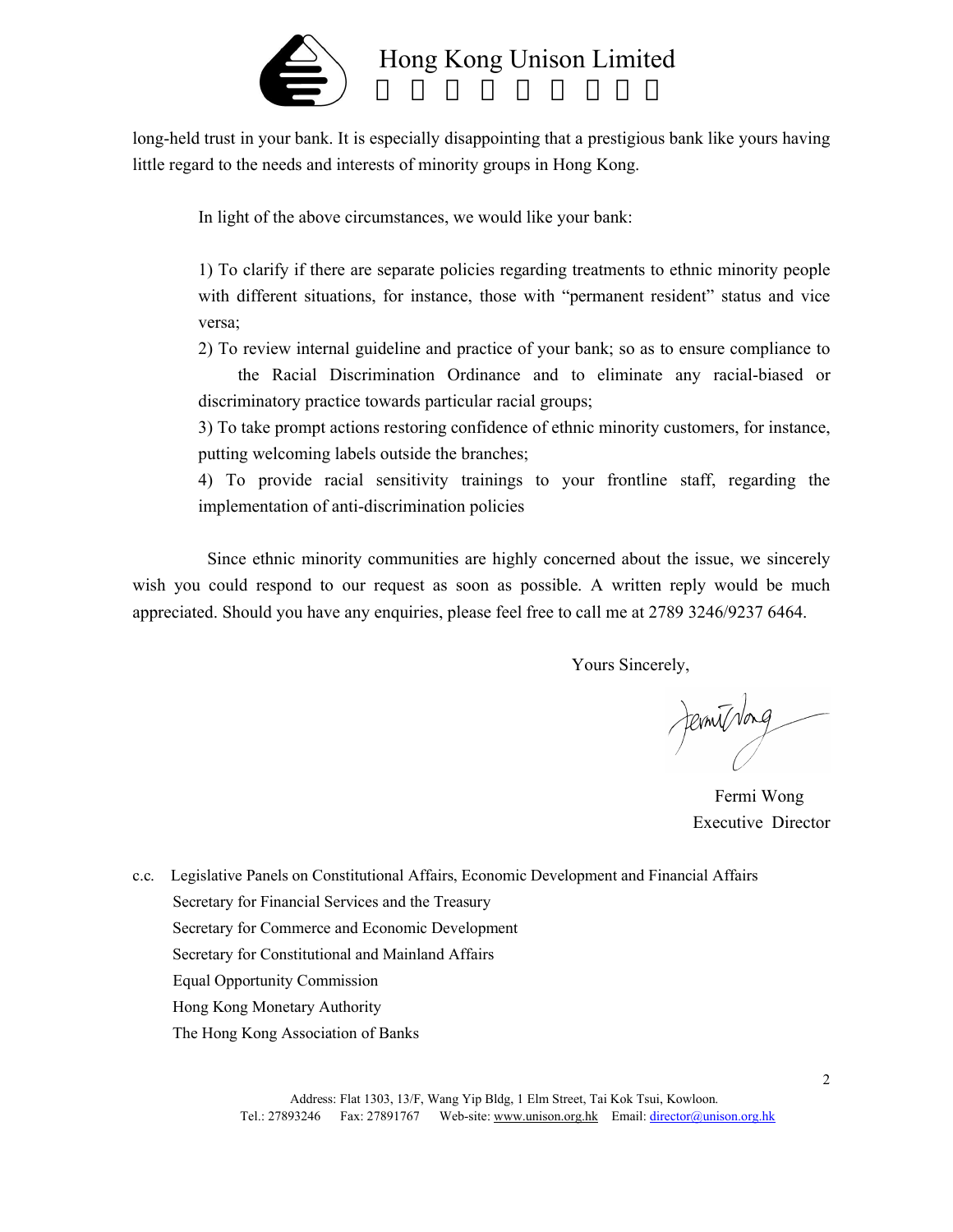

10 February 2010

Mr. Lam Woon Kwong, Chairperson, Equal Opportunities Commission, 19/F, CityPlaza Three, 14 Taikoo Wan Road, Taikoo Shing, Hong Kong

Dear Mr. Lam,

### Re: Hong Kong ethnic-Pakistani residents being refused to establish bank accounts

I am writing to express our concern on the issue that many of the ethnic-Pakistani residents being refused to establish bank accounts in local banks. We consider such situation as utterly unacceptable and urge your Commission to look into the situation and ensure our ethnic minority residents having equal access to bank services.

We noted that Your Commission has initially responded "nationality" does not come under the Race Discrimination Ordinance (RDO); therefore a bank does not break the law if it rejected someone on the basis of "Nationality". Yet as the public body promoting equal opportunities for all regardless their race, we believe your Commission should interpret the law in a more liberal way, so as to protect basic human rights of ethnic minorities. It is particularly true when "Race" and "Nationality" are closely related. As in this case it is not easy to distinguish whether the bank has refused to provide services based on the ground of "Race" or "Nationality".

Up until now, we have been receiving and handling at least 50 complaints. At least five banks, including Hang Seng Bank, Bank of China, Bank of East Asia, DBS Bank and Standard Chartered Bank were involved. This shows that the situation is not confined to individual cases. Instead it is a common practice which might jeopardized Hong Hong's reputation as an International Finance Centre as well as an International City embracing ethnic equality and diversity.

Given the commonness of such discriminatory practice, we consider the present complaint and reconciliation procedure by your Commission not enough to deal with the situation. Instead your Commission should take the initiative to investigate if institutional racial discrimination exists in the banking sector. It would also be useful if your Commission clarified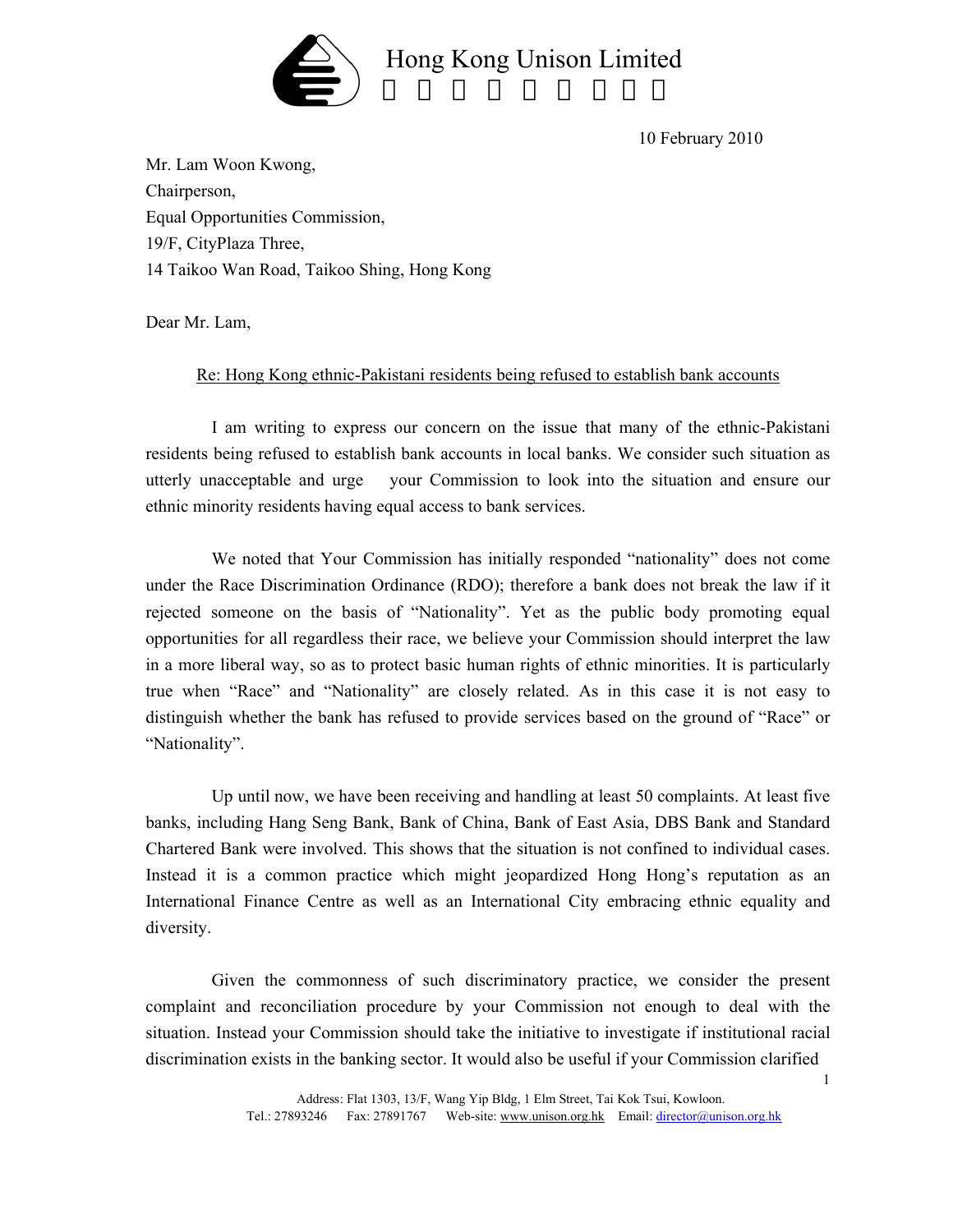

publicly that the above practice could amount to indirect racial discrimination; and issue guidelines to local banks to ensure non-discriminatory practice when they encounter ethnic minority service users. In the long run, we believe your Commission should address the loophole of the RDO, and consider its further amendments to cover discrimination based on the ground of "Nationality".

Since ethnic minority communities are highly concerned about the issue, we sincerely wish you could respond to our request as soon as possible. A written reply would be much appreciated. Should you have further enquires, please feel free to call me at 2789 3246 or 9237 6464.

Yours Sincerely,

Jernithong

Fermi Wong Executive Director Hong Kong Unison

c.c. Legislative Panel on Constitutional Affairs, Economic Development and Financial Affairs Secretary for Financial Services and Treasury Secretary for Commerce and Economic Development Secretary for Constitutional and Mainland Affairs Hong Kong Human Rights Monitor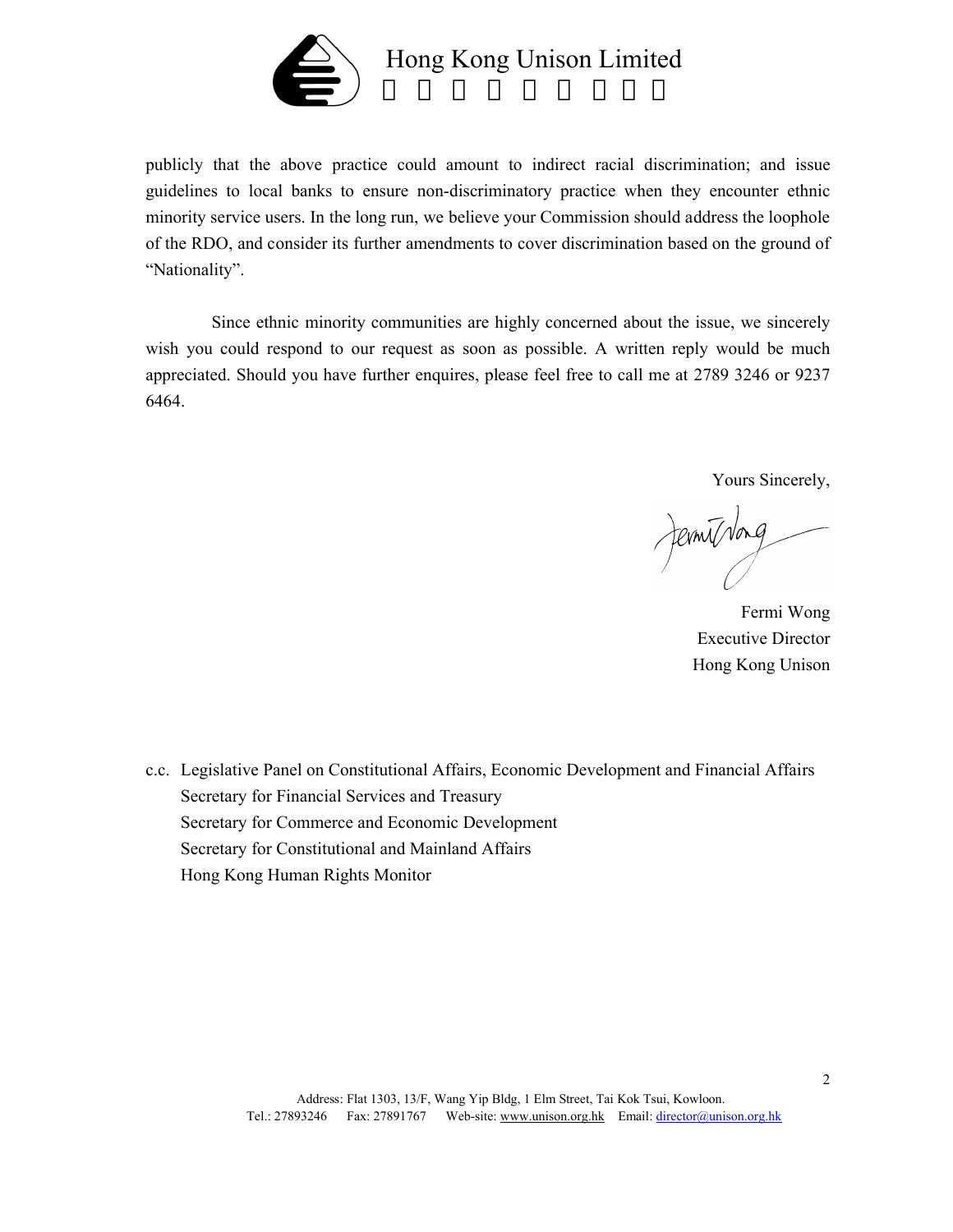

### **Profile of the Complainants**

|                | Number of complaints      | 10                                                                                                       |
|----------------|---------------------------|----------------------------------------------------------------------------------------------------------|
|                | received under the Period | <b>Remarks:</b>                                                                                          |
|                | of Jan 2008 to Oct 2009   | 1. We have received same complaints since Jan 2008 from time to time, about 10 complaints from           |
|                |                           | Pakistani community.                                                                                     |
|                |                           | 2. Two cases were reported by SCMP on 30 Nov 2008 and a related question was asked by Emily Lau,         |
|                |                           | LegCo member on 17 Mar 2009.                                                                             |
| $\overline{2}$ | Number of complaints      | 50                                                                                                       |
|                | received under the Period | <b>Remarks:</b>                                                                                          |
|                | of Nov 2009 to Jan 2010   | Many of complainants claimed that their families, relatives and friends also faced same problem.         |
| 3              | Ethnic Origin &           | Pakistani: 49                                                                                            |
|                | Nationality               | Indian: 1                                                                                                |
| $\overline{4}$ | No. of cases rejected by  | i. Hang Seng Bank: 31                                                                                    |
|                | different bank            | ii. Bank of China: 9                                                                                     |
|                |                           | iii. Bank of East Asia: 4                                                                                |
|                |                           | iv. DBS Bank: 3                                                                                          |
|                |                           | v. Standard Chartered Bank: 3                                                                            |
|                |                           | <b>Remarks:</b>                                                                                          |
|                |                           | 1. Some cases eventually able to establish accounts by left the 'Nationality' column blank/or were asked |
|                |                           | to false fill their Nationality as Chinese.                                                              |
|                |                           | 2. Ethnic Minority residents were requested to provide more documents, apart from Address Approve and    |

Address: Flat 1303, 13/F, Wang Yip Bldg, 1 Elm Street, Tai Kok Tsui, Kowloon.

Tel.: 27893246 Fax: 27891767 Web-site: www.unison.org.hk Email: director@unison.org.hk